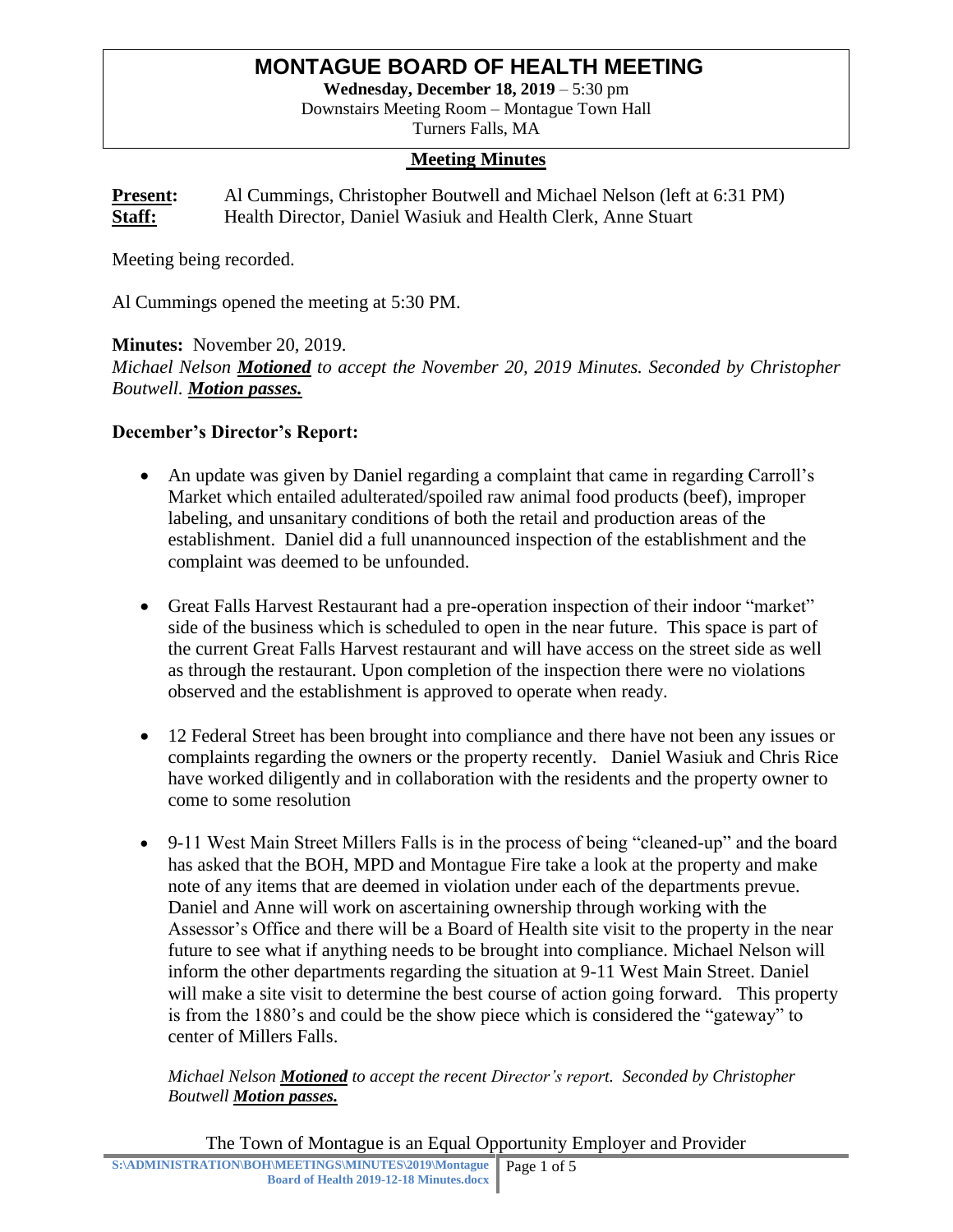# **Public Hearing: Regulation for Fats, oils and Grease (FOG): Guests:** None

*Michael Nelson read aloud the legal Public Hearing Notice that ran in the Montague Reporter on December 12, 2019.*

# **Public Hearing Opened at 5:40 PM**

 There was a legal ad that was submitted and ran in the Montague Reporter on December 12, 2019.After the public hearing notice was read aloud the Board of Health Members discussed the FOG Regulations as they represent a culmination of input over the last three years from various individuals and departments. The regulations take into consideration the surrounding towns and what they have instituted as requirements for their licensed Food Service entities to comply with the use of grease traps in all new construction.

The BOH has the authority to mandate the installation of grease traps with no grandfathering in of existing food service establishments following both the FOG regulations and the plumbing code. If approved and adopted, it would be up to the Montague Board of Health and its agents to adopt and enforce these new regulations.

Daniel feels that around 25% of the establishments would need to come into compliance with an expense on the low range of \$1,000 - \$2,000 (ware wash 3 bay sink) and a higher expense \$4,000 or more for those that have dishwashers and/or larger kitchen spaces which would require a more complex installation process along with additional plumbing changes. The expense is calculated by a licensed plumber and has been on the plumbing code books but not enforced. There will be a period of a year for Montague Food Establishments to come into compliance.

Kevin Boissonnault – WWTP had comments which were added on page 6 section D part a "Any water or waste containing fats, wax, grease, or oils, whether emulsified or not, in excess of one hundred 100 mg/l or containing substances which may solidify or become viscous at temperatures between thirty-two (32°F and one hundred fifty (150°F)".

Discussion surrounded the following pages of the regulation:

- o BOH Members page 10 section 11 number 3 timelines can be set and we can eliminate "All food establishments shall submit a completed Board of Health form and project plan with a list of all contacts, no later than six months prior to deadline."
- o Page 10 section 11 Timeline for Regulation Compliance number 1 "All food service establishments with 100 or more seats or more than X square feet shall be in compliance with this regulation by February 28, 2021." Remove "All food establishments with 50-99 seats or more than X square feet shall be in compliance with this regulation by February 28, 2021." Replace with: all food service establishments shall be in compliance by February 28, 2021. Failure to comply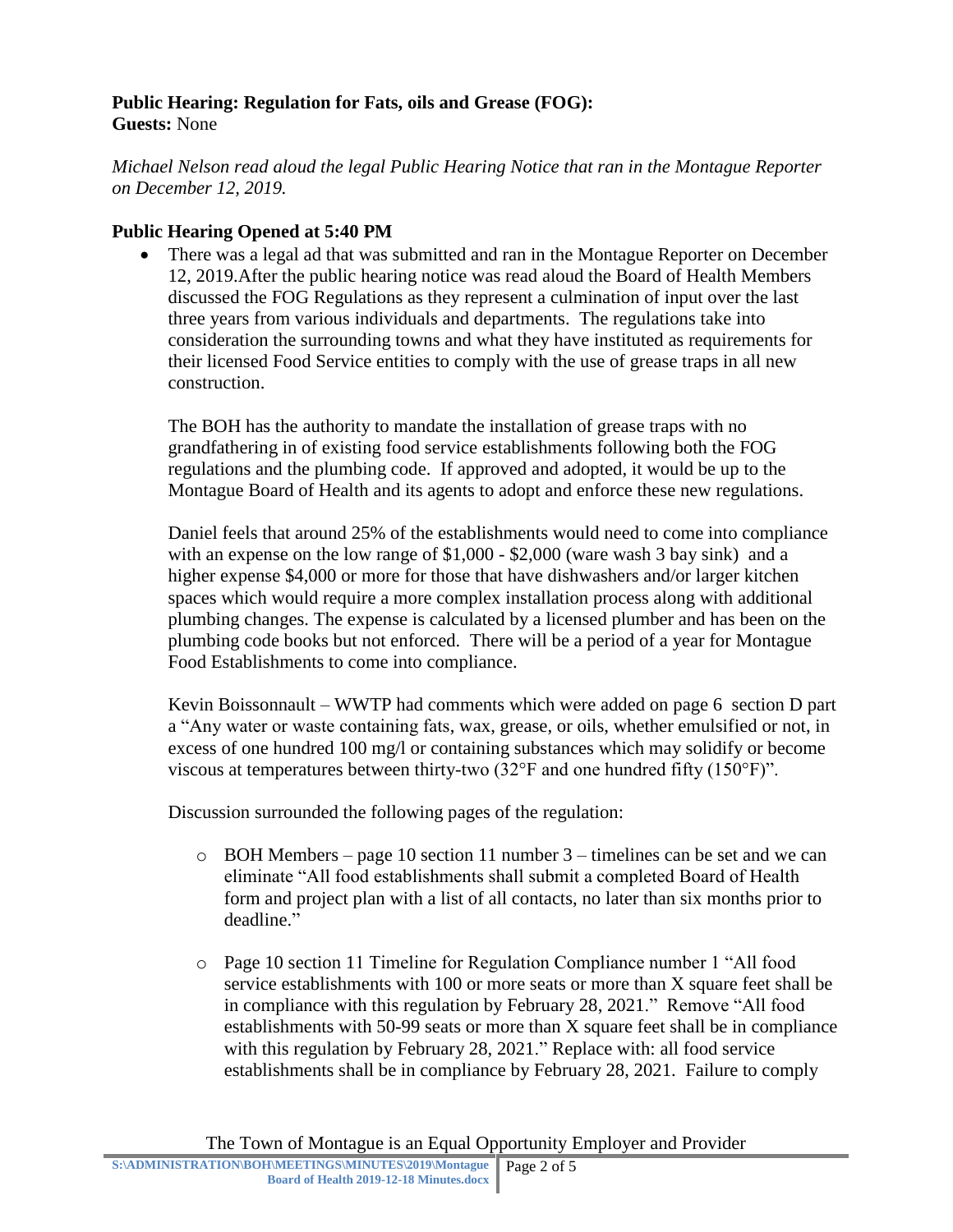by this deadline will affect the issuance of the Board of Health food establishment permit.

 $\circ$  Page 12 section 14 all numbers pertaining to violations, penalties and fines should we consider changing? Daniel feels the point of the structure is to have a clear and concise enforcement structure. This model has been used in the surrounding towns and some of the time lines are as short as thirty days other towns as long as six months.

Michael noted that we should give a year – February 2021 to come into compliance due to the fact that this is not an inexpensive project for our establishments, we have to send out letters informing the various food establishments of this new regulation, and if there are any variance requests we give them adequate time to be heard and then come into compliance.

*Michael Nelson Motioned to approve and pass the Board of Health Regulations for Fats, Oils and Grease with the following changes Page 10 Section 11 strike all of number 1, and make number 2 the new number 1 with the wording to say: all food establishments (no reference to seats or size of establishment) should be in compliance by February 28, 2021. Strike out number 3 entirely. Seconded by Christopher Boutwell Motion passes.*

# **Discussion: Fee Schedule (Variances & Others):**

 Discussions continued regarding streamlining and tightening up of the fees and the categories to be in alignment with the State Food Service and Retail Food codes and others.

It was reiterated that:

- Bakery Permits should be Food Service; so remove bakery from fee listing
- Frozen Dessert should be Food Service; so remove frozen dessert from fee listing
- Remove Abrasive Blasting from the fee listing
- Note that a Bed and Breakfast consisting of 6 bedrooms or less and owner occupied and just serving breakfast will not need an inspection or permit from the Board of Health for their food service.
- $\bullet$  Bake Sale no permit will be needed

It was discussed and decided that:

Food Permits:

- Franklin Country Technical School Apprentice Kitchen Fee of \$90.00
- Franklin County Technical School Cafeteria \$0
- Remove Mobile Food Vendors Without Annual Permits or additional days
- Remove Sundries Permit for Pre-Packaged Food
- Remove Temporary Food Additional Days
- Remove under Housing Bed & Breakfast

Miscellaneous Permits:

- Remove Abrasive Blasting Permit
- Change Marijuana Dispensary Permit to \$250.00
- Change Marijuana Growers Permit to \$250.00
- Change Marijuana Retailer Permit to \$250.00
- Remove Outdoor Wood Boilers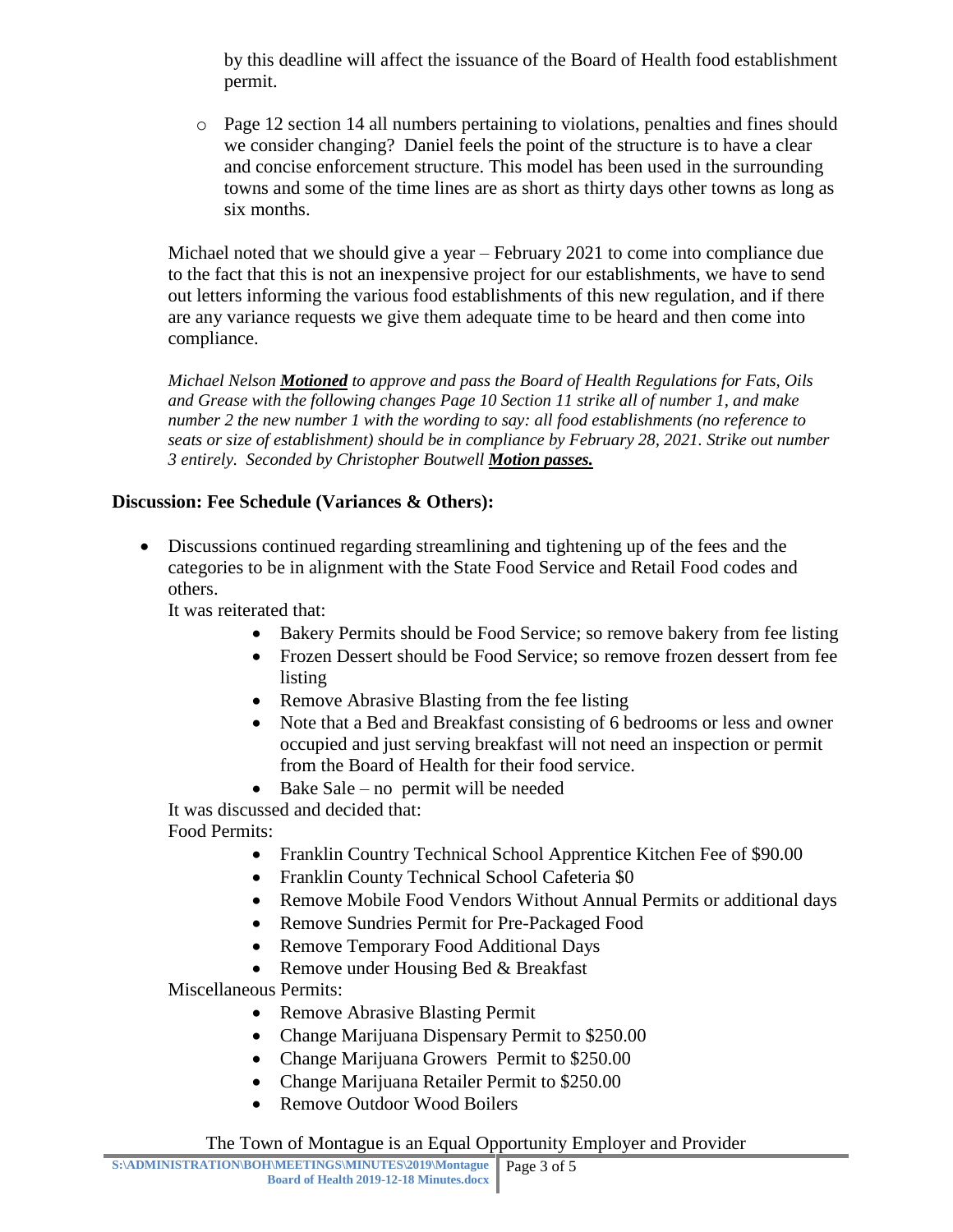Septic Permits:

- Remove Confirmation Pits
- Remove Emergency Repairs
- Remove Emergency Plan Review
- Remove Trench Permit

*Christopher Boutwell Motioned to accept the recent changes to the fee schedule as presented. Seconded by Michael Nelson Motion passes.*

# **Discussion: Pioneer Valley Tobacco Coalition Partnership:**

There are new laws regarding smoking coming through the coalition as Governor Baker signed the new laws last week. In looking at the paperwork, The Montague Board of Health signed into the Municipal Tobacco and Public Health Policy Programs RFR#19028 (Pioneer Valley Tobacco Coalition Partnership) just about a year and half ago (May 18, 2018).

At this point there is a movement to increase the penalties for non-compliance from \$100 - \$300 to \$1,000 and up to \$10,000. The Montague Tobacco Regulations will have to be updated and does the Town want to be part of this going forward and be in alignment with what and how they want to enforce the regulations on our local businesses. The goal continues to be to keep tobacco products out of the hands of minors and our businesses are on board with this concept and we have their complete cooperation with the regulations. Michael noted that there is sufficient visibility of signage in our local businesses showing their compliance and understanding of the Montague Board of Health Tobacco Regulations. Does the Montague Board of Health want to stay with the Coalition to do the enforcement? regulations? Or do they want to enforce and write their own regulations? Health Director, Daniel feels along with the board members that the regulations and enforcement should be up to the individual towns and Boards to oversee that the local establishments are in compliance and that the penalties are reasonable to the cost of doing business in the town. Who has the best interest of the businesses in our town? The bottom line is that tobacco and alcohol drive the financial aspect of the businesses whether you are in favor of smoking or drinking.

*Michael Nelson Motioned to have the Montague Board of Health leave the Pioneer Valley Tobacco Coalition Partnership and have the enforcement and regulatory body be the Montague Board of Health, Health Director Daniel Wasiuk and Health Clerk, Anne Stuart. Seconded by Christopher Boutwell. Motion passes.*

## **Discussion: Non-Profit Status and who it pertains to.**

Anne Stuart gave an overview as it pertains to the fee schedule and some issues that have come up over the year during the permitting process.

Some examples Anne pointed out include:

- That Churches have been treated as religious organizations (so a reduce fee has been charge at \$100) but some have the IRS documentation for a non-profit status and should be treated as such if they have documentation.
- Masonic Lodge is religious based organization but has been treated as a food establishment based on seating.
- Other organizations such as Boy Scouts, 4-H, Girl Scouts, PTO organizations fall under the non-profit status.